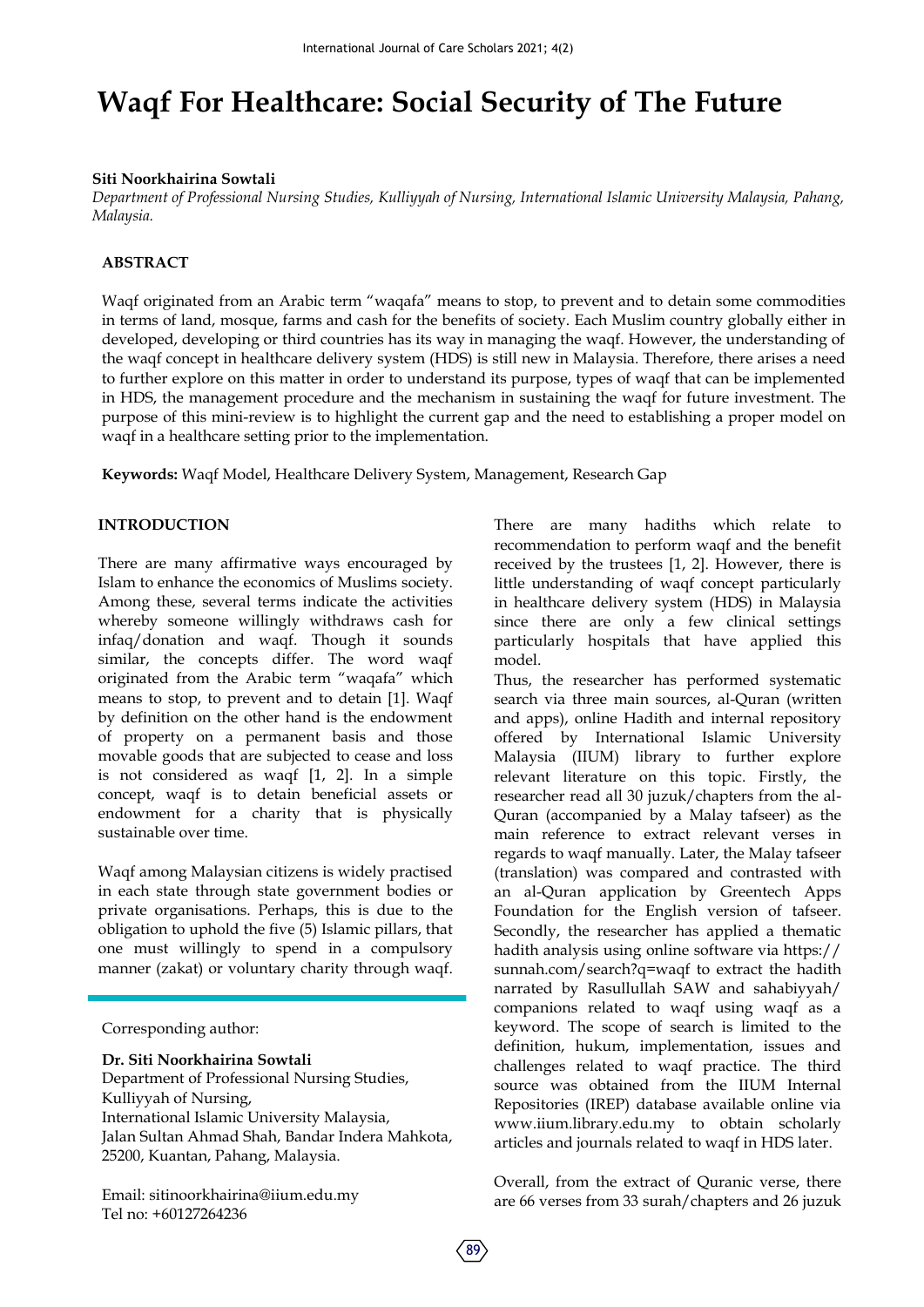are found in the al-Quran highlighting about waqf in general. Meanwhile, for hadith, there are 25 hadiths based on six (6) sunnah Tis'ah narrators (Sahih al-Bukhari, Sahih Muslim, Sunan Abi Dawud, Jami' Tirmidhi, Sunan Ibn Majah, Musnad Ahmad) and three (3) other remaining compaions (Bulugh al-Maram, Ash-Shama'il Al-Muhammadiyah, Riyad as-Salihin) mentioning about waqf and 19 matan (text of hadith) are finalised. From the IREP database searched between the year of 2010 to 2020, almost seven (7) articles addressing waqf in a healthcare setting. For example, in Surah al-Baqarah verse 3, it recommends the act of infaq for jihad, educational development, hospitality, research and others. On the other hand, a hadith narrated by Imam Muslim also mentioned "When a Muslim die, therefore all the good deeds will be broken except three sources which are donation or beneficial knowledge or a soleh child that always pray for them." The donation in the hadith also includes waqf that involves cash, assets and others that benefit other Muslims.

Thus, the purpose of this mini-review is to highlight the current gap and the need in establishing a proper model on waqf in a healthcare setting prior to its implementation in any government, university or private institution. It is hope when a proper model is to be implemented in realising waqf in the healthcare setting, this may lead to ensure social security for citizens in receiving healthcare service. The economic gap is still prevalent in Malaysia whereby accessibility towards healthcare service is limited for a certain vulnerable group.

# **RESEARCH GAP IN WAKAF ISSUES FOR HEALTHCARE DELIVERY SYSTEM**

The history of waqf begins since the prophet life and several debates about the establishment of the waqf and its management are also highlighted by one of the researchers [3]. Although Rasulullah SAW and his companions had contributed their properties for waqf and didn't revoke the contract. However, it happened in history during Khalifah Uthman's time that legal action was required to resolve the conflict. At one point in time, Abu Hanifah had given his view that the waqf owner or his descendants could revoke the original decision and claim their endowment back [3]. However, Abu Hanifah's opinion was not accepted by several others companions such as Abu Yusuf and Khalifah Uthman Affan himself who claimed that waqf is a permanent contract basis and it cannot be revoked once agreed by the waqf owner (al-waqif).

The issue of revocable is something to be discussed further in HDS particularly during a critical situation. Certain questions or issues may arise such as transportation of waqf item to a different location during critical situation due to a need or demand. Initially, it was agreed by the alwaqif that the waqf item is to be donated at a specific institution and location only. Thus, if the above situation occurs, can the responsible person in charge of the management of the waqf item transport or loan it to other different organisation during a critical situation? Or, is there any potential scenario that the al-waqif can change his decision to revoke the waqf item donated at certain organisation and transfer to another place in order to help another beneficiary that needs the waqf item during the critical situation?

At the same time, other issues must also be further scrutinised particularly on waqf for medical equipment such as haemodialysis machine, ventilators, medical gadgets and machines by interested donors. Since these instruments involve a large amount of cash for proper regular maintenance by the engineer or technician over a certain period as stipulated in the purchasing procedure agreement. The question may arise, for example, who is supposed to bear the maintenance cost? Is it the al-waqif or the organisation/individual that agree to receive the waqf item? Therefore, a proper understanding of managing waqf matter particularly in HDS industry is needed. Thus, future study is needed to conduct research on healthcare professionals (HCP), relevant experts from the background of fiqh, usuluddin, economy or law to seek their views on waqf initiative in HDS management.

# **ISSUES ON "WAQF" MODEL IN HEALTHCARE SETTING BENCHMARKING**

Since not much is well understood particularly on waqf in HDS as what has been successfully managed by the collaboration of JCorp-WANCorp [4, 5]. These two organisations are commendable in managing waqf in HDS by ensuring the income investment may further generate continuous revenue that benefits society. Johor Corporation (JCorp) has appointed Waqaf An-Nur Corporation (WANCorp) to be responsible for managing their investment. To date, their mutual collaboration has managed to establish 22 branches of Klinik Waqaf An-Nur (KWAN), mobile clinic and 9 dialysis centres. This service is reachable to all irrespective of race and religion by paying as low as RM 5 for general healthcare service while RM 90 for dialysis.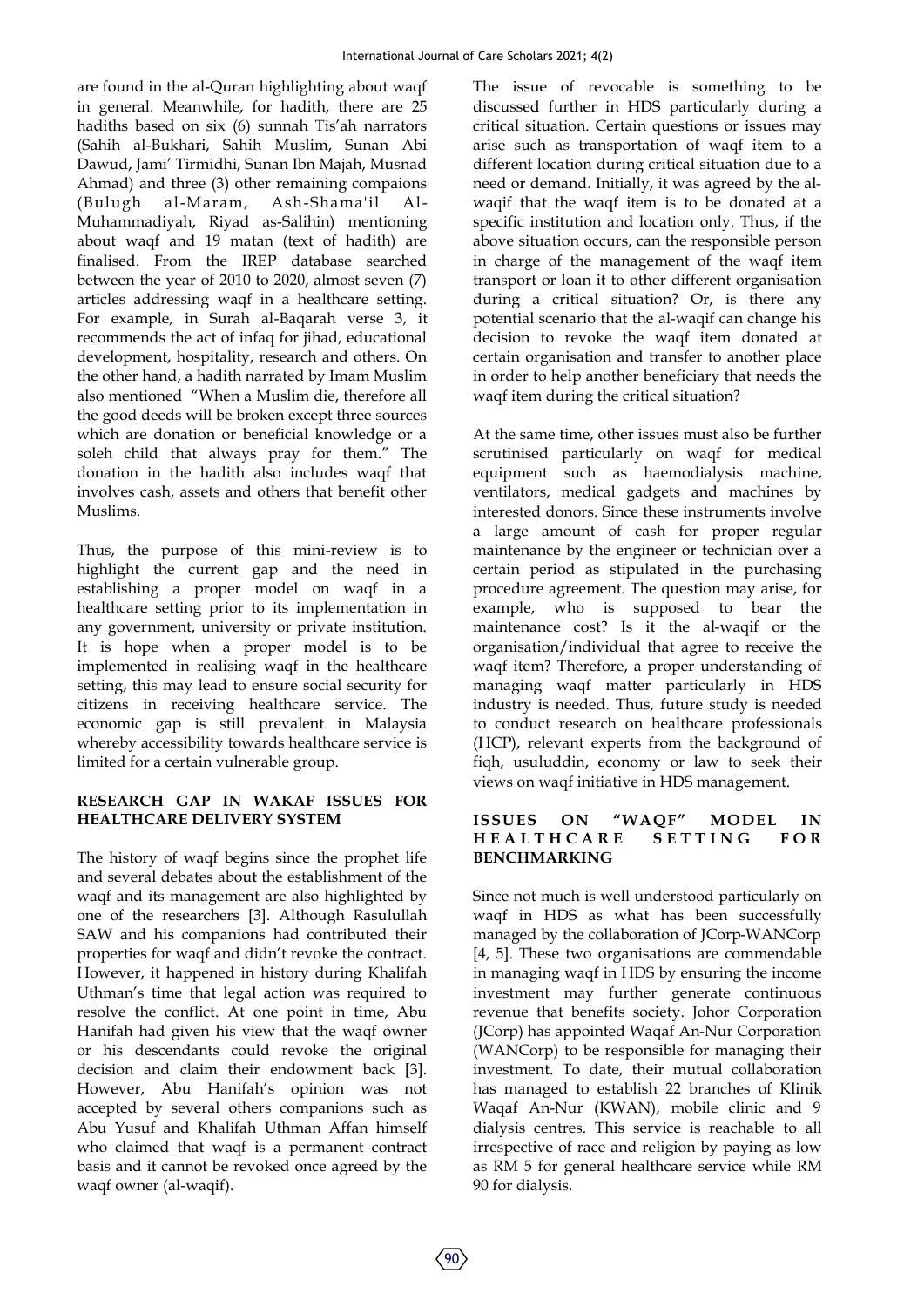Thus, a proper benchmarking of a certain established model must be performed so that it can be duplicated in much more healthcare setting in Malaysia. There are many angles of healthcare aspect that require assistance either in financial manner, treatment, consultation wise and accessibility to the facilities. The following are the examples that commonly require large capitals or subsidiary from the government, non-government organisations or any individual to ensure equality of care is received by the various population in Malaysia. Among the areas that require high expenditure are listed in Table 1.

| Areas              | Assistance                                                                                                                                                                                                                                                                                                 |
|--------------------|------------------------------------------------------------------------------------------------------------------------------------------------------------------------------------------------------------------------------------------------------------------------------------------------------------|
| Renal Care         | $\bullet$ To<br>of<br>support regular<br>cost<br>haemodialysis (high<br>of<br>cost<br>medication-erythropoietin<br>and<br>equipment-dialyser)<br>· To ease patient's accessibility for<br>regular haemodialysis session.<br>• To send staff for proper training<br>• Maintenance cost of equipment service |
| Cancer Care        | To support screening and palliative<br>care service<br>To support cancer research for<br>advance diagnosing technique<br>To aid patients and family members<br>during in-house treatment                                                                                                                   |
| <b>Stroke Care</b> | $\bullet$ To<br>buy assistive device<br>(e.g.<br>wheelchair,<br>bed,<br>transferring<br>manoeuvre)<br>Accessibility for rehabilitation care at<br>home-based and centre<br>To send staff for proper training<br>Research investment on brain or<br>neuroscience study                                      |

Table 1: Healthcare areas require large technical and monetary support

Therefore, a benchmarking with established waqf model or develop a new relevant model is required to ensure social security in HDS. There is more field to be explored yet these are among the vitals to ensure patients' quality of life is achieved and reduce the family or caregivers' burden in caring those affected. There are recommendations from a previous study to revive the role of waqf in the contemporary setting, such as having international support (e.g. Organization of Islamic Cooperation (OIC), Islamic Development Bank (IDB) and the Islamic Educational, Scientific and Cultural Organization (ISESCO)), bringing up innovation in the administrative structure of the waqf sector, and providing innovative approaches to waqf such as

linking waqf funds to microfinance through the Islamic microfinance [6].

At the same time, waqf institutions should have specific code of conducts to guide the philosophical management of the foundation such as leading in its field; being transparent; acting as an arbitrator; voicing problems of the disadvantaged; being a bridge between societies; making the best use of entrustments; contributing to the spread of justice and rule of law; emphasizing service rather than brand or title; contributing to the reconstruction of a just world free from exploitation; helping any individual and community irrespective of their religion, language or race as what had been practised by the other waqf at International level [6].

Although several verses of al-Quran and hadith highlighted the issues of waqf to serve as the foundation on benchmarking or developing a relevant waqf model. However, management and administrative aspects must be further explored in a holistic approach taken into the consideration the integration of other elements in Usul al-Fiqh (al-Adillah al-Ijmalliyyah) such as by applying the ijma' principle (consensus of jurist/scholars) apart of the al-Quran and Sunnah [7]. At the same time, there is a need to consider the issue from the perspective of professionals that works in the healthcare setting, religious, economy and legal settings. Understanding what had been done and some innovative approach to enhance the current waqf model may introduce new knowledge in this field.

# **ROLE OF RESEARCH IN "WAQF" FOR HEALTHCARE DELIVERY SYSTEM**

Pragmatism philosophy suggests that the use of a combination of methods is necessary to find answers to research questions in the best possible manner [8]. Thus, pragmatism offers an alternate worldview to those of positivism/post-positivism and constructivism and focuses on the research problem and the consequences of the research [9]. Pragmatism approach is useful to study in detail the quantitative aspect and triangulate the findings with the qualitative approach to understand the overall waqf issues in a holistic manner.

Pragmatism approach is applied to understand the readiness of the professionals and hospital management team in understanding the implementation of waqf in a healthcare setting. Integration of the quantitative element such as analysing the number of Qur'anic verses and hadith verses, legal and ruling codes mentioned about waqf can be triangulated with the qualitative interview of the experts in healthcare settings or